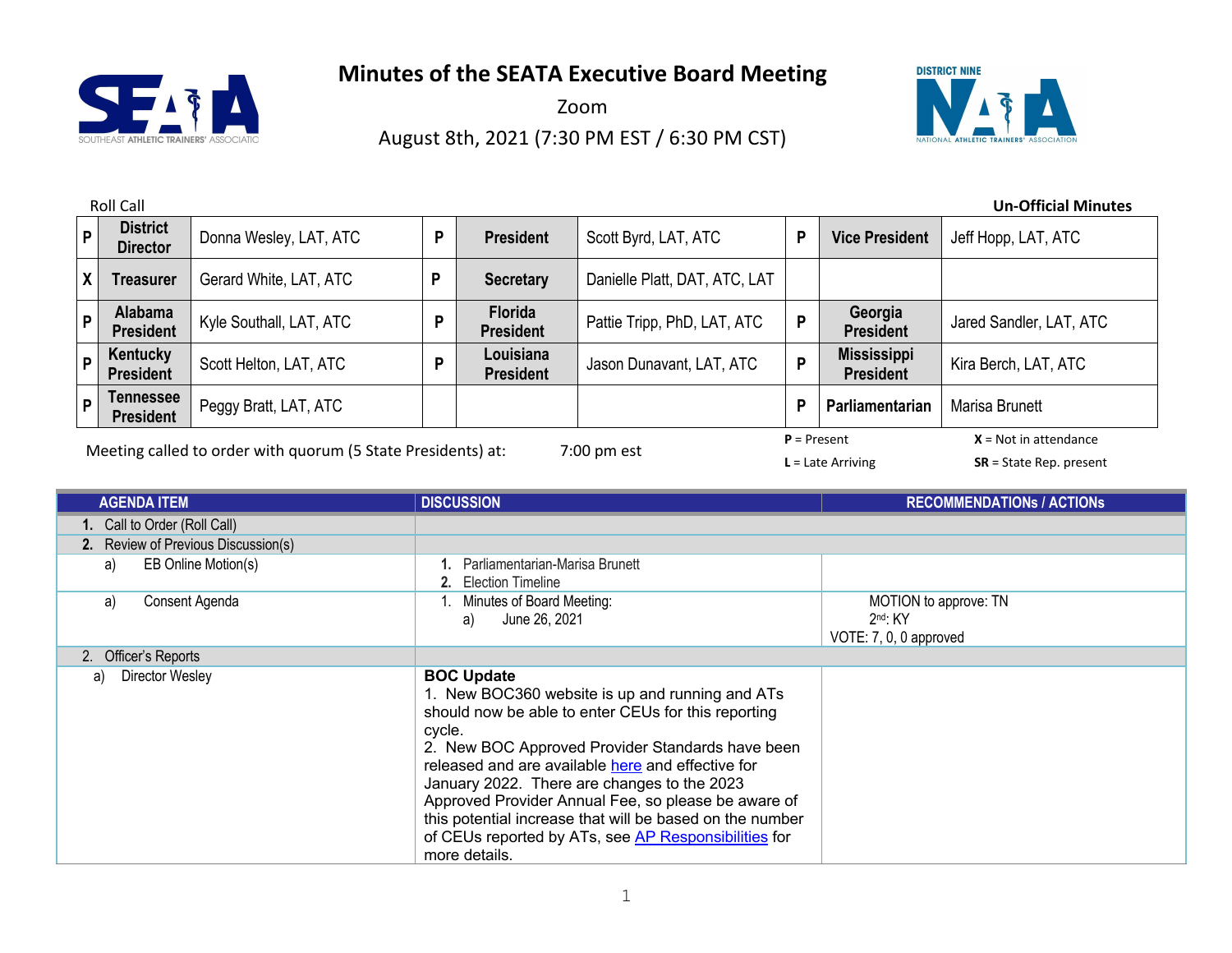

Zoom

#### August 8th, 2021 (7:30 PM EST / 6:30 PM CST)



3. The BOC, Inc. launched a new International Arrangement (IA) for Athletic Trainers, Athletic Therapists, and Sport Rehabilitators and creates a pathway to challenge each other's credentialing examination. Currently this includes organizations in Ireland, Canada, and the US. For more information, see the BOC News Release.

#### **NATA Foundation Update**

1. During the month of August, the NATA Foundation is running the "Meet Us At The mAT" campaign. This opportunity allows individuals to donate to the Foundation In honor of those friends and mentors that you miss seeing in-person. There will also be an evening of virtual trivia on August 31<sup>st</sup> at 7:00 PM Central. See NATA Foundation website for more details.

#### **CAATE Update**

1. 2021 CAATE Accreditation Conference will be held in Orlando, FL October 8-9 and registration is now open; see CAATE website for more details.

#### **NATA Update**

NATA BOD will have our next call on August 16. 1. NATA recently joined the American Academy of Pediatrics, American Academy of Family Physicians, American Medical Society for Sports Medicine, National Federation of State high School Associations, National Collegiate Athletic Association, U.S. Olympic & Paralympic Committee and others, in support of a White House initiative to encourage health care providers to have conversations about COVID-19 vaccinations during pre-participation exams. For more information and to see the full statement, click here. 2. The NATA Honors & Awards cycle is now open until 11:59 PM Central on September 15. Please see the Awards page on the NATA website for more details and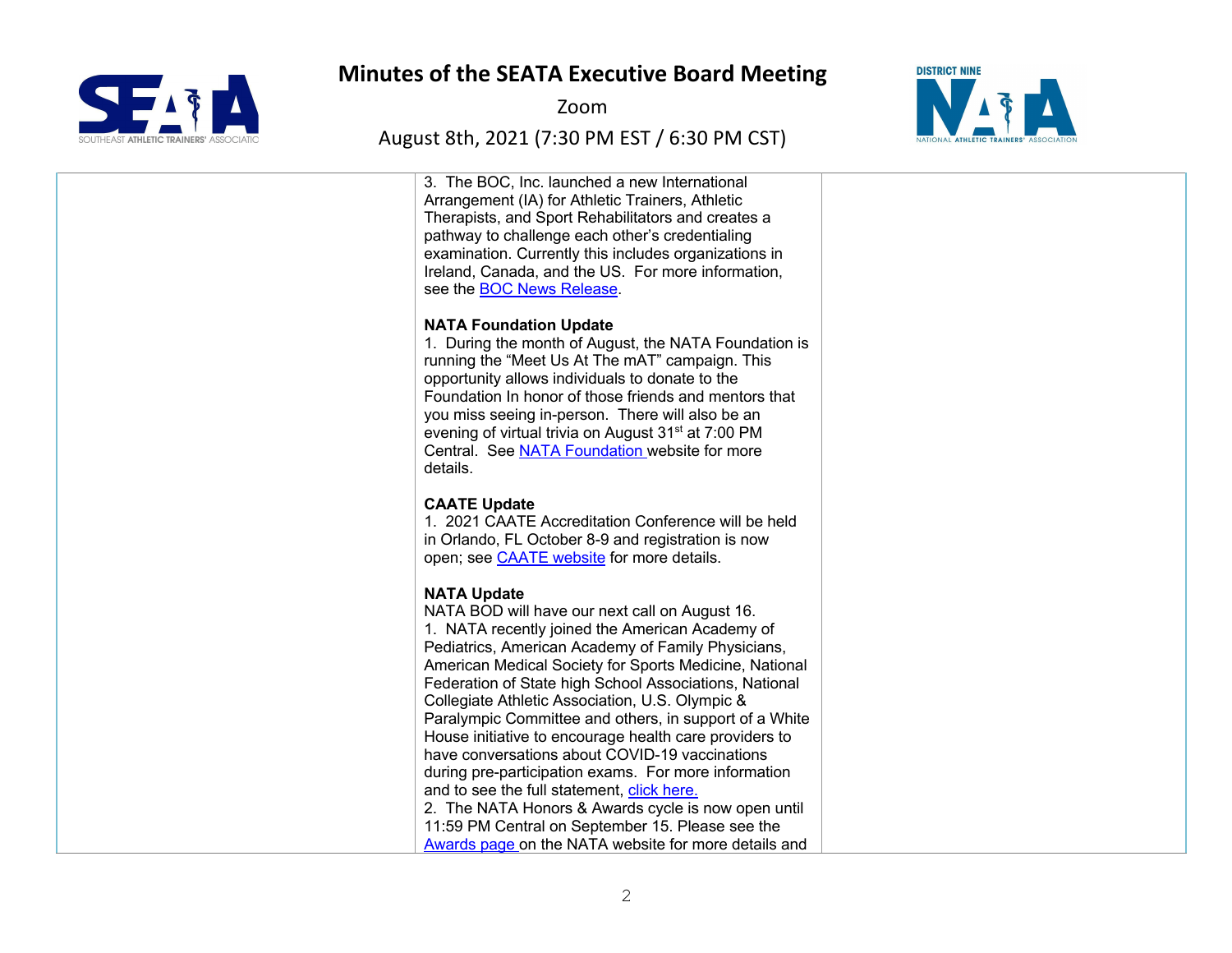

Zoom

# August 8th, 2021 (7:30 PM EST / 6:30 PM CST)



|                                  | please encourage members to nominate their deserving<br>colleagues.<br>3. The NATA Historical Commission has opportunities<br>for members to work on a small project developing a<br>virtual NATA museum and gathering stories and<br>artifacts relating to significant historical events. Please<br>encourage individuals with an interest in NATA history<br>or specific topics identified by the Commission, to apply<br>for the openings on Gather.<br>4. VNATA is still available On-Demand through<br>September 30, see Convention website for more details. |                                                                                                                                                 |
|----------------------------------|--------------------------------------------------------------------------------------------------------------------------------------------------------------------------------------------------------------------------------------------------------------------------------------------------------------------------------------------------------------------------------------------------------------------------------------------------------------------------------------------------------------------------------------------------------------------|-------------------------------------------------------------------------------------------------------------------------------------------------|
| President Byrd<br>a)             | President Byrd will work to make communication more efficient<br>among the board                                                                                                                                                                                                                                                                                                                                                                                                                                                                                   | ACTION: President Byrd will reach out to Mississippi<br>President Berch to discuss EBP grant                                                    |
| Vice President Hopp<br>a)        | CSMM Planning meeting Aug 21 <sup>st</sup> with primary Chairs, VP, and<br>potentially President Byrd to discuss all information regarding 2022<br><b>CSMM</b><br>Site visit to Sandestin TBA                                                                                                                                                                                                                                                                                                                                                                      |                                                                                                                                                 |
| <b>Secretary Platt</b><br>b)     | District at a Glance Information<br>5974 active total (increase of 62)<br>854 lapsed<br>a. AL: 574 total<br>b. FL: 1963 total<br>GA: 1206 total<br>C.<br>KY: 565 total<br>d.<br>LA: 507 total<br>e <sub>1</sub><br>MS: 343 total<br>TN: 803 total<br>a.<br>2.<br>Reminder: August 15 <sup>th</sup> for info in SNAPs                                                                                                                                                                                                                                               |                                                                                                                                                 |
| <b>Treasurer White</b><br>a)     |                                                                                                                                                                                                                                                                                                                                                                                                                                                                                                                                                                    | <b>ACTION: State Presidents need to email Treasurer</b><br>White regarding your states Career Center status                                     |
| 2. Committee Reports             |                                                                                                                                                                                                                                                                                                                                                                                                                                                                                                                                                                    |                                                                                                                                                 |
| <b>Standing Committees</b><br>a) |                                                                                                                                                                                                                                                                                                                                                                                                                                                                                                                                                                    |                                                                                                                                                 |
| 1. Election Committee            | Update on ACTION: President Bratt emailed out an overall report<br>with statistics to the Board.<br>CPA Election and the need for a CPA considering certain laws that                                                                                                                                                                                                                                                                                                                                                                                              | ACTION: Tenn Pres Bratt will continue to correspond with<br>CPA's for the election review<br>ACTION: Director Wesley will reach out to the NATA |
|                                  | restrict a CPA's ability to conduct this type of review.                                                                                                                                                                                                                                                                                                                                                                                                                                                                                                           | regarding the use of their CPA                                                                                                                  |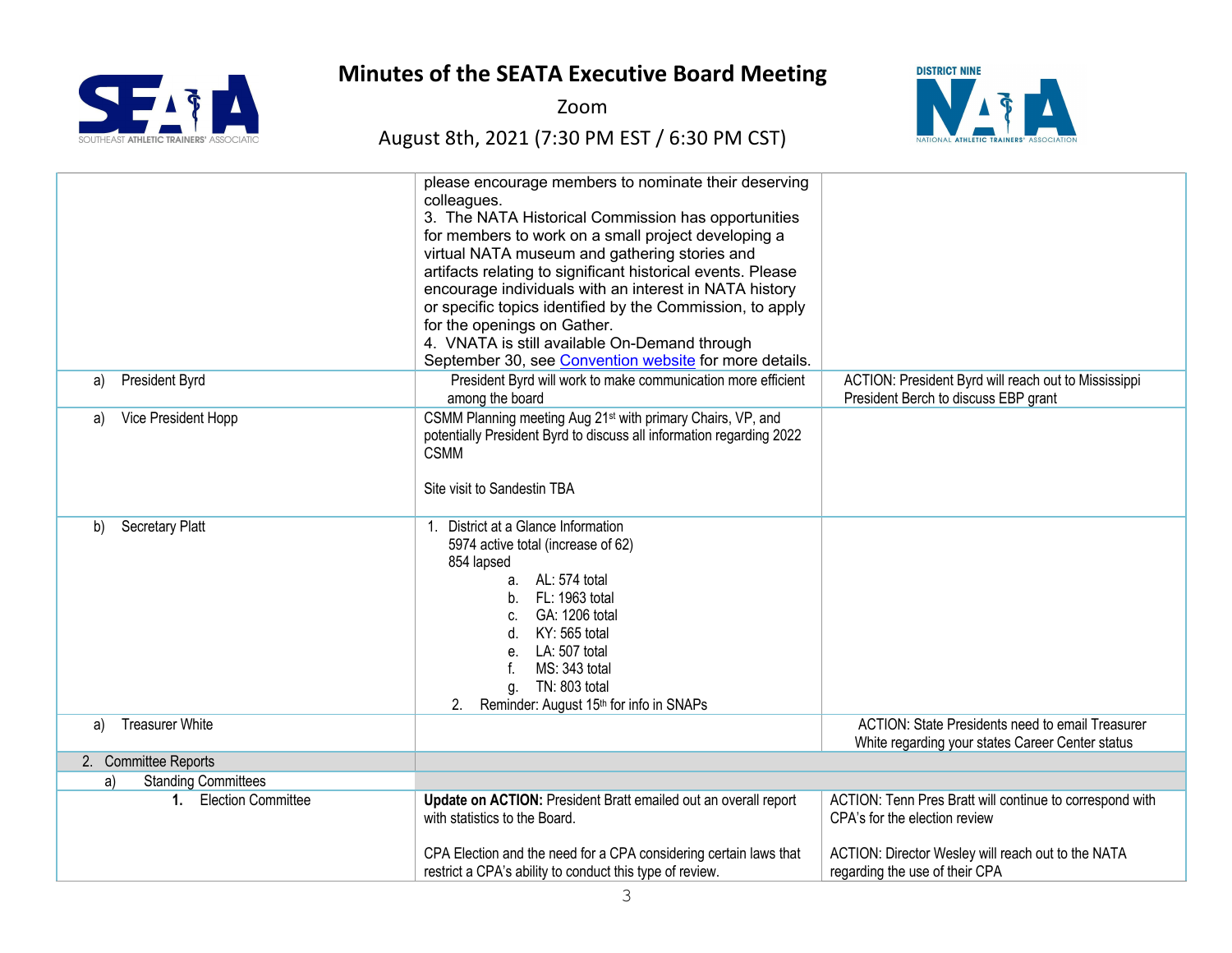

Zoom

# August 8th, 2021 (7:30 PM EST / 6:30 PM CST)



|                  | Research & Education<br>2.                             | Update on ACTION: Ray Castle, Jill Manners, Taz Kicklighter, Vice<br>President Hopp, and potentially President Byrd will be meeting<br>August 21 <sup>st</sup> via zoom.                                                                                                                                                                    |                                                                                                                                                                                                                                                                                                                                                                                                                                                   |
|------------------|--------------------------------------------------------|---------------------------------------------------------------------------------------------------------------------------------------------------------------------------------------------------------------------------------------------------------------------------------------------------------------------------------------------|---------------------------------------------------------------------------------------------------------------------------------------------------------------------------------------------------------------------------------------------------------------------------------------------------------------------------------------------------------------------------------------------------------------------------------------------------|
|                  | 3. Old Business                                        |                                                                                                                                                                                                                                                                                                                                             |                                                                                                                                                                                                                                                                                                                                                                                                                                                   |
| a)               | State Strategic Meeting (President Birch)              | A request a debriefing time for states to come together and<br>discuss issues and successes with CVENT at the state<br>levels. This will be a great time to plan and request<br>modifications with CVENT activities /needs in the future.<br>1. NOTE: 2022 ATSS meets Feb. 10-12 in Atlanta. We have<br>520 rooms and \$40K in F&B minimum. | ACTION: Sec Platt will coordinate time and date for a zoom<br>meeting to discuss a state planning meeting with State<br>Presidents to review CVENT information<br>-Florida Pres Tripp and AL Pres Southall offered to play a role<br>on the EBP grant review taskforce                                                                                                                                                                            |
| b)               | Update on SEATA Bylaws Revisions                       | Updates were made as requested.<br>DISCUSSION: Staggering of Chair terms                                                                                                                                                                                                                                                                    | -ACTION: Secretary Platt will get with Treasurer White to<br>provide the Bylaw updates to the board via email<br>Discussion regarding update of Chair terms to the Sept<br>meeting                                                                                                                                                                                                                                                                |
| C)               | Update on 2023 ATSS/CSMM/ATEC<br>Symposia Planning     | Need to identify a name for the meeting.                                                                                                                                                                                                                                                                                                    | ACTION: Board members email Pres. Byrd suggestions                                                                                                                                                                                                                                                                                                                                                                                                |
|                  | 4. New Business                                        |                                                                                                                                                                                                                                                                                                                                             |                                                                                                                                                                                                                                                                                                                                                                                                                                                   |
| a)               | EB meeting date and time                               | Keep Sunday or change to a different day. Same question regarding<br>the time of day when the meeting begins.                                                                                                                                                                                                                               | Discussion on keeping the meeting on Sunday's but<br>preference of 7:30 pm EST<br>Sept meeting will be Sept 12th at 7:30 pm EST                                                                                                                                                                                                                                                                                                                   |
| b)               | Communication chains and committee<br>responsibilities | Review of State President responsibilities                                                                                                                                                                                                                                                                                                  | ACTION: State Presidents email your respective committee<br>chairs, cc Pres Byrd, opening lines of communication<br>and expressing the communication efforts similar to the<br>motion of Pres Byrd<br>ACTION: Pres Byrd, Sec Platt, Treas White will get together<br>to update the committee Google forms<br>ACTION: Sec Platt will email all state presidents their<br>committee responsibilities and contact information of<br>committee chairs |
| C)               | <b>SEATA Legislative Grant</b>                         | Florida President Tripp asked if SEATA plans to continuing the<br>SEATA legislative grant since the NATA has frozen all grants                                                                                                                                                                                                              | Pres Byrd has tabled this conversation to the September<br>meeting until we have the official financial information<br>from Treasurer White                                                                                                                                                                                                                                                                                                       |
| 7. Announcements |                                                        | Reflection and remembrance of Coach Bobby Bowden                                                                                                                                                                                                                                                                                            |                                                                                                                                                                                                                                                                                                                                                                                                                                                   |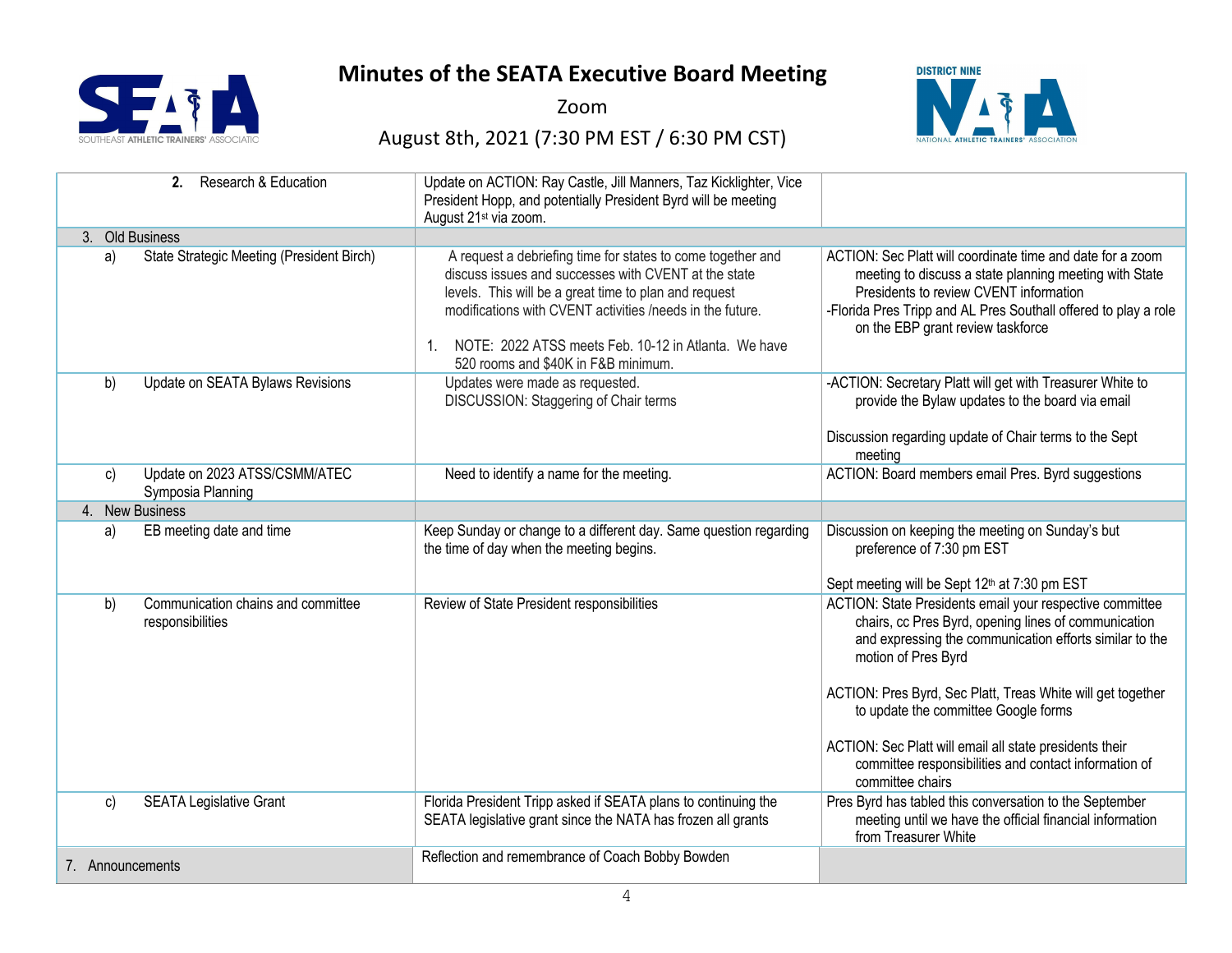

Zoom

# August 8th, 2021 (7:30 PM EST / 6:30 PM CST)



|                   | KSI new rankings; 5 SEATA states have been recognized in top 10 |             |
|-------------------|-----------------------------------------------------------------|-------------|
| Adiournment<br>ο. | Meeting adjourned at:                                           | 8:04 pm EST |